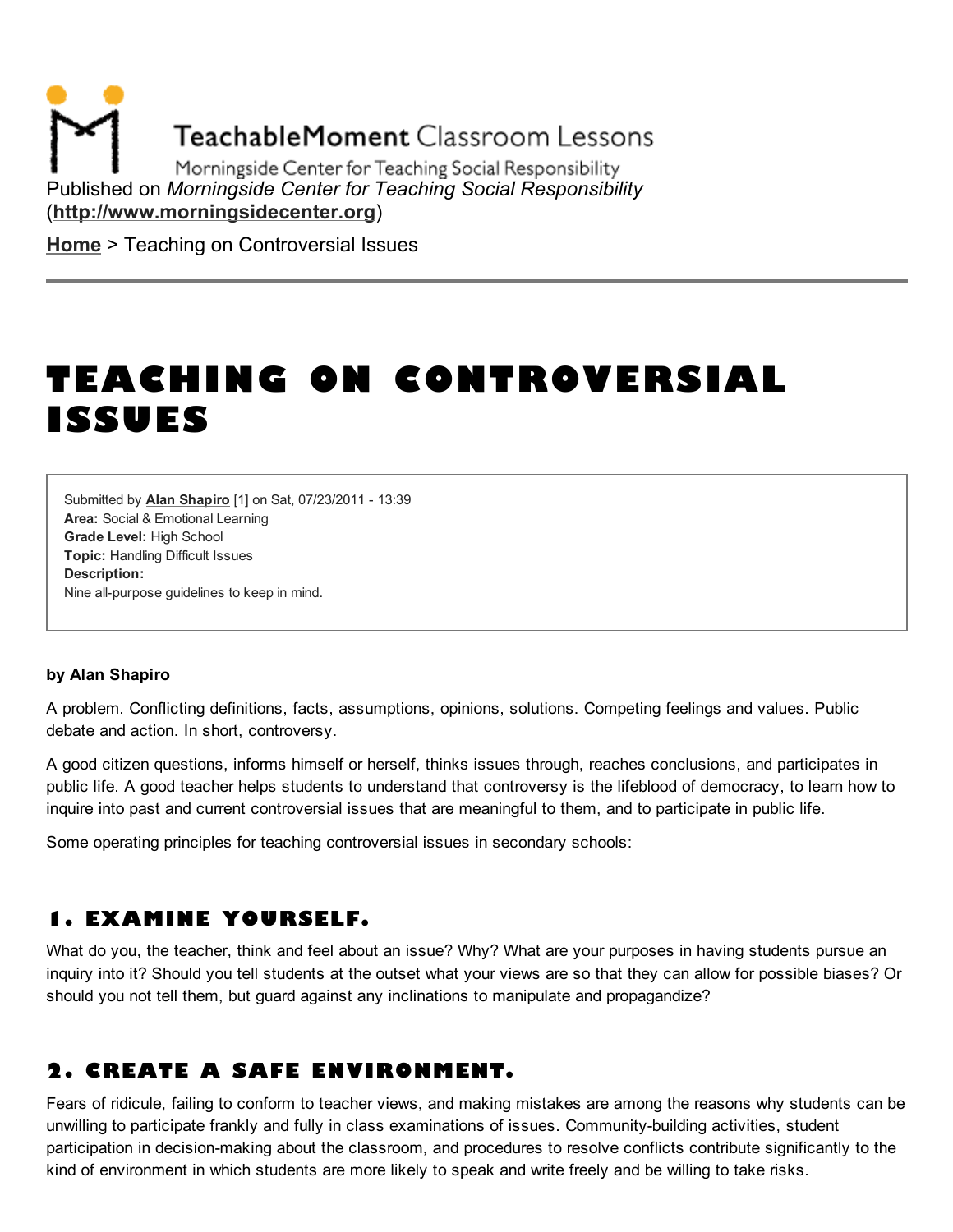# 3. FIND OUT WHAT STUDENTS KNOW AND THINK ABOUT AN ISSUE BEFORE BEGINNING AN INQUIRY.

Start where the students are. This old adage is ever-new. Of course students may be in different places. Which is all the more reason to find out what they know about an issue, what they think they know but aren't sure about, where their information comes from, and what questions they have. Their responses can come from direct questioning, group discussions, and journal-writing, and provide the basis for classwork and assignments.

# 4. EXAMINE QUESTIONS.

After listing student questions on the chalkboard without comment, the teacher invites scrutiny of them. Which require factual answers? Which call for opinions? What words may require definition before a question can be answered intelligently? Which contain assumptions? Which are unclear and need to be reworded? Which are impossible to answer or useless to the inquiry?

Students need to understand that questions are instruments of perception, that the nature of a question determines the nature of an answer, that not all questions are equal, that question-asking and analysis are essential ingredients in critical thinking.

And then: Where will facts come from? Whose opinions will be considered? If an expert's, what qualifies this person? What biases may he or she have? What definitions can we agree on? Are assumptions warranted? If not, how do we reword the question? Do the questions need to be answered in any particular order? If so, what?

# 5. HAVE STUDENTS EXPERIENCE MULTIPLE PERSPECTIVES AND THE COMPLEXITY OF PUBLIC ISSUES.

Exposure to different points of view on a controversial issue is necessary but insufficient. Students may listen, view, or read only to support what they already think or to find flaws, omissions, misinformation.

One corrective is to engage in what Peter Elbow calls "methodological belief," or "the believing game," a "systematic, disciplined, and conscious attempt to believe everything, no matter how unlikely or repellent it might seemóto find virtues or strengths we might otherwise miss."

This approach is a necessary complement to the more familiar "methodological doubt," or "the doubting game," a "systematic and conscious attempt to criticize everything no matter how compelling it might seem to find flaws or contradictions we might otherwise miss," which the close examination of questions and critical scrutiny of information and opinions aim for. [ìMethodological Doubting and Believing: Contraries in Inquiryî in Embracing Contraries, Oxford University Press, 1986.] (See the Teaching Critical Thinking: The Believing Game and the Doubting Game activity on this website.)

A key habit of mind the teacher seeks to develop through these processes is thoughtfulness; both a disposition to be open-minded to others' views and the ability to subject them to critical study, both the willingness to suspend judgment and the ability ultimately to reach reasoned conclusions that are open to change, what Zbigniew Herbert calls "uncertain clarity."

# 6. PROMOTE DIALOGUE.

Students usually need help in understanding the differences between dialogue and monologue, between dialogue and debate. Dialogue aims for understanding, enlargement of view, complicating one's thinking, an openness to change. An excellent way to promote dialogue is to provide opportunities for various kinds of group discussions: pairs, conversation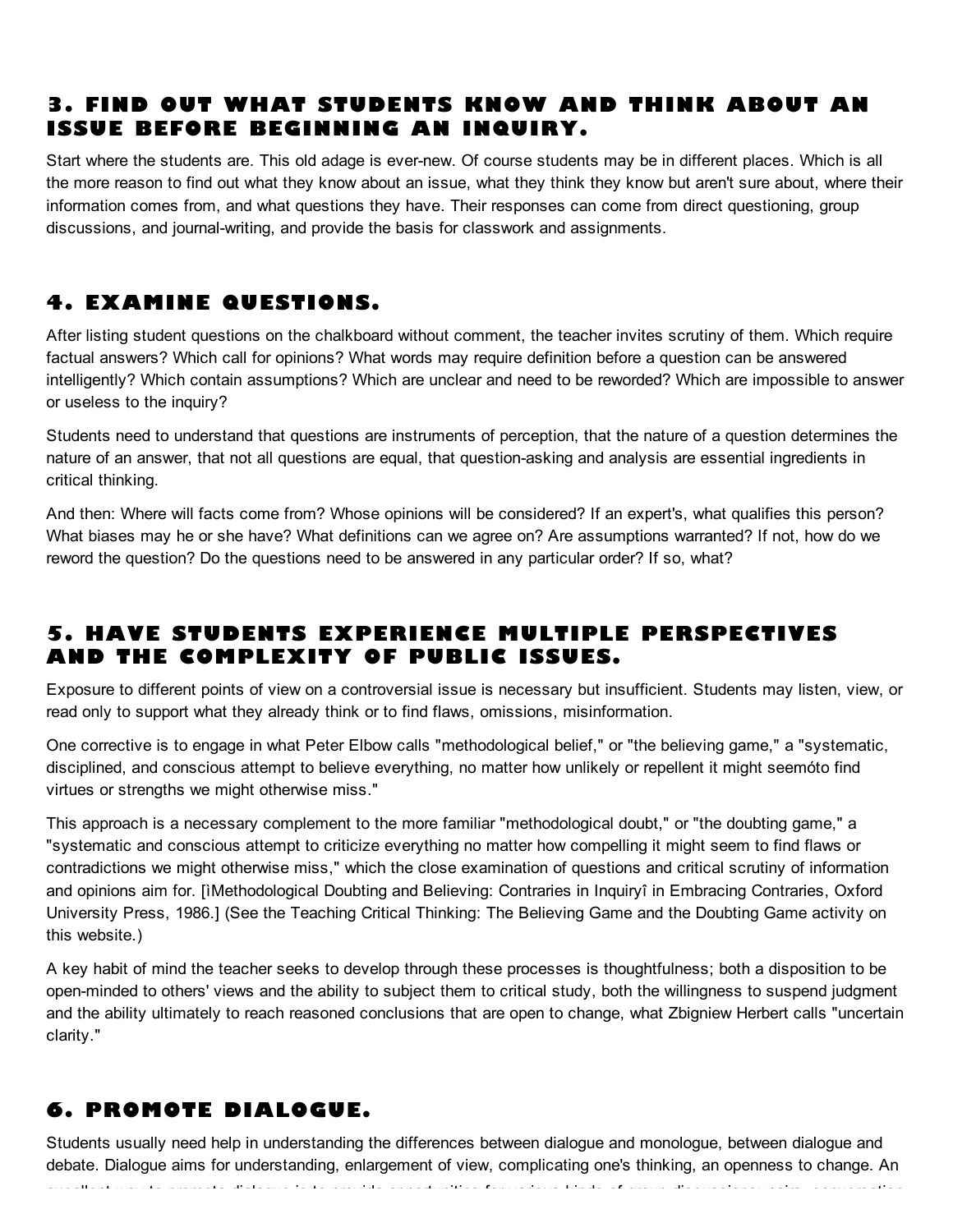excellent way to promote dialogue is to provide opportunities for various kinds of group discussions: pairs, conversation circles, group go-arounds, panels, microlabs, fishbowls.

# 7. BE RESPONSIVE TO STUDENTS' FEELINGS AND VALUES.

Through such techniques as those outlined above, students' feelings and values are likely to be revealed, for examining a controversial issue is not a bloodless exercise. Just as the teacher's role is not to tell students what to think but to help them learn how to think, so that role is not to tell students what feelings and values to have but to promote an atmosphere in which they can express them without fear, make them explicit to themselves, and consider their validity.

### 8. ENCOURAGE BOTH INDEPENDENT AND COLLABORATIVE WORK.

Students need opportunities to pursue inquiries by themselves and with others. In either case, they need to understand the purpose, what they are going to do and how to go about it, ways to communicate findings and conclusions. The greater their clarity, the more likely there will be a successful result. If they are to work with others, they may need help with effective participation. Can they make a fair division of the work? Build on each other's efforts and thinking? Come to consensus? Meet due dates?

# 9. PROVIDE OPPORTUNITIES FOR STUDENTS TO ACT ON THEIR CONCLUSIONS.

The idea of taking action may seem pointless and hopeless to students. Confronting and dealing with students' sense of powerlessness then becomes essential. A place to begin is to listen carefully to what students say and how they say it, to open a dialogue in which the teacher also speaks frankly about his or her experiences and feelings.

There are always possibilities for action in the school: preparing PA announcements, writing articles for the school newspaper, organizing a program for a school assembly, forming a study-action group. Outside of school, students can write letters to officials, speak at public hearings, participate in meetings and demonstrations.

#### Some additional considerations.

Throughout these processes, the students in both words and behavior will instruct the teacher on classwork that needs to be done, the individual or small-group help that needs to be given. Can students distinguish between factual and judgmental statements? How clear are they about assumptions? What help might they need in determining the relevance and reliability of evidence? What instruction in active listening can be useful? What skills in reading, writing, notetaking, and group process need attention?

Teaching controversial issues is demanding of both students and teachers. And it takes time. Lots of time.

*This article was written for TeachableMoment.Org, a project of Morningside Center for Teaching Social Responsibility. We welcome your comments. Please email: [lmcclure@morningsidecenter.org](mailto:lmcclure@morningsidecenter.org) [2].*